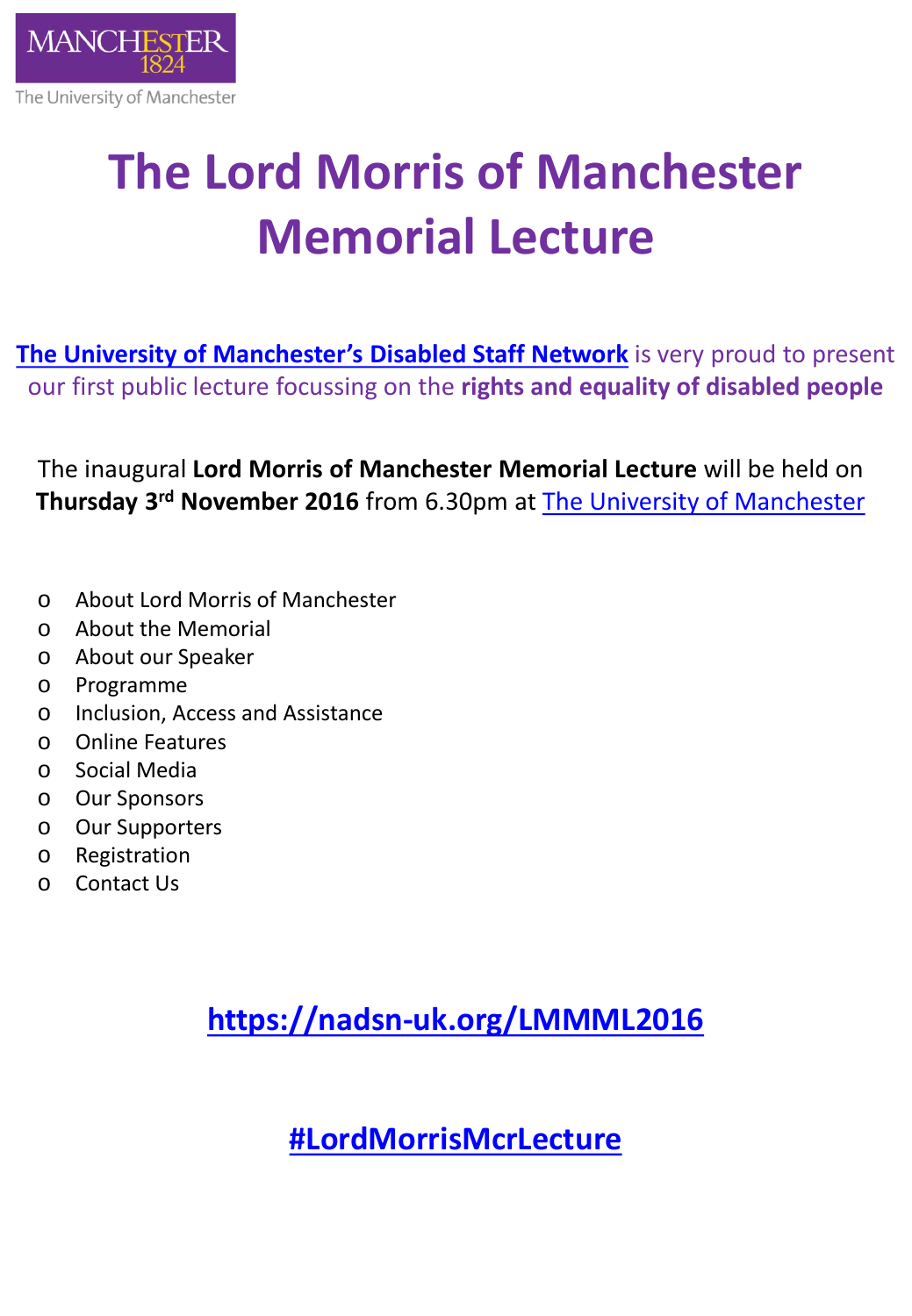#### **About Lord Morris of Manchester**

**Alf Morris** was born and brought up in Manchester and served as the Labour Co-op MP for Wythenshawe, Manchester, between 1964 and 1997 - 33 years! He campaigned tirelessly to challenge the barriers that disabled people face in everyday life. In 1970 Alf successfully brought in the **Chronically Sick and Disabled Persons Act**, a ground-breaking piece of legislation - the first in the world to recognise the rights of disabled people and set down specific requirements for access and support. In 1974 he became the world's first **Minister for Disabled People** and introduced a Civil Rights (Disabled Persons) Bill in 1991. He also went on to establish the **Motability Scheme** which transformed the lives of so many people. In 1997, Alf was elevated to the Peerage as the **Baron Morris of Manchester**. He continued to scrutinise the government and campaign for the rights of disabled people in the House of Lords. The Victoria University of Manchester conferred an honorary doctorate degree on Alf in 1998. He died on 12<sup>th</sup> August 2012, survived by his wife Irene (Lady Morris) and four children.

You can find out more about Alf [here](http://www.theguardian.com/politics/2012/aug/14/lord-morris-of-manchester)



**Lord Morris of Manchester AO QSO PC (1928-2012)**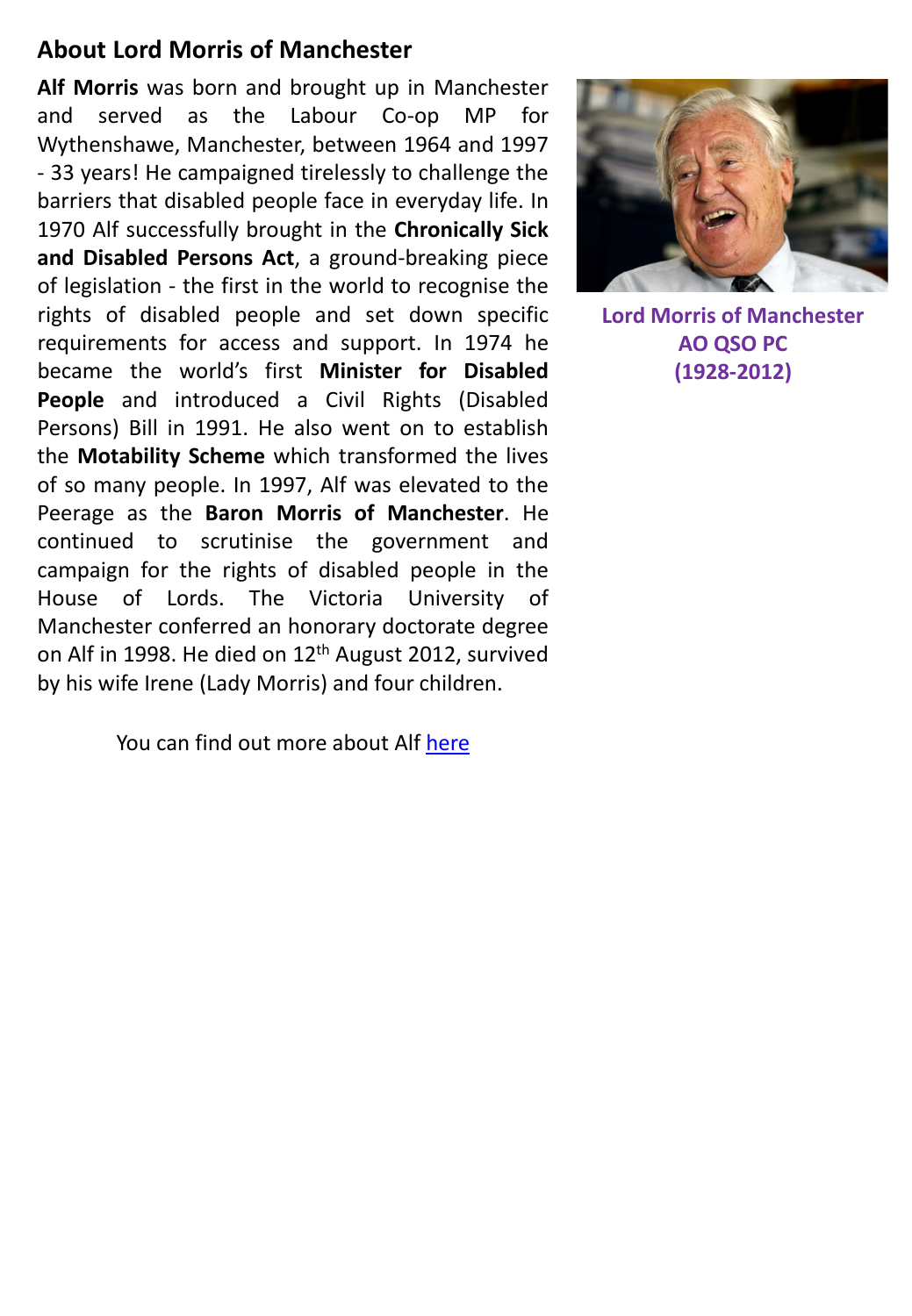#### **About the Memorial**

The Lord Morris of Manchester Memorial Steering Group was formed in September 2014 with the aim of establishing a permanent memorial to Alf Morris in Manchester to commemorate and celebrate his life and pioneering work in disability rights legislation. The Steering Group brought together the following parties:

- Alf's family: Lady [Morris](http://www.publicaffairsnetworking.com/profile/gill-morris) and Gill Morris
- Mike [Kane](http://www.mikekane.org/about_mike) MP
- [Manchester](https://mtuc.wordpress.com/) Trades Union Council (MTUC): Annette Wright, Tony Short, Chris Rea
- [North](https://www.tuc.org.uk/north-west) West TUC Disability Forum
- [Manchester](http://www.manchester.gov.uk/) City Councillors
- The [University's](http://www.staffnet.manchester.ac.uk/equality-and-diversity/staff-network/disabled-staff-network-group/) Disabled Staff Network: Hamied Haroon and Melanie Sharpe
- University of [Manchester](http://manchesterstudentsunion.com/aboutus) Students' Union: Wellbeing and Diversity Officers

It was decided that the only fitting memorial to Alf would be to initiate practical projects in Manchester that would keep Alf's legacy alive of putting disability rights and equality at the centre of politics and policy making. The memorial must remind the world of the example that Alf set in Manchester!

The Steering Group suggested that the University should hold a public lecture in Alf's honour (annually, if possible) on the subject of disability equality and politics with a high-profile speaker. The lecture should aim to inspire University students and today's younger generation, but appeal to everyone. Our Disabled Staff Network agreed to lead on organising this with input from Lady and Gill Morris, Mike Kane and the MTUC. Hence, this event! This lecture event is distinct to the annual Alf Morris [Lecture](http://www.dlf.org.uk/support-us/alf-morris-lecture) held in London by the Disabled Living [Foundation](http://www.dlf.org.uk/).

The Steering Group also suggested that the University should provide support (financial etc) and recognition each year for a deserving and talented student from Greater Manchester or the North West region who aspired to study politics at our University (probably at postgraduate level, perhaps focussing on disability) and follow a career in politics. This would be named the Lord Morris of Manchester Memorial Stipend. Our Disabled Staff Network agreed to look at this, possibly with support from the University's Alumni, as a future goal.

Alf's family and the MTUC wanted to dedicate a new stained glass window in the [Manchester](https://en.wikipedia.org/wiki/Mechanics) Mechanics Institute to Alf's memory. Our Students' Union and the MTUC agreed to work together to run a competition amongst University students to design the window. The competition has now closed and the result will be announced soon!

Members of the Group have met several times to ensure the progress and support of the memorial projects.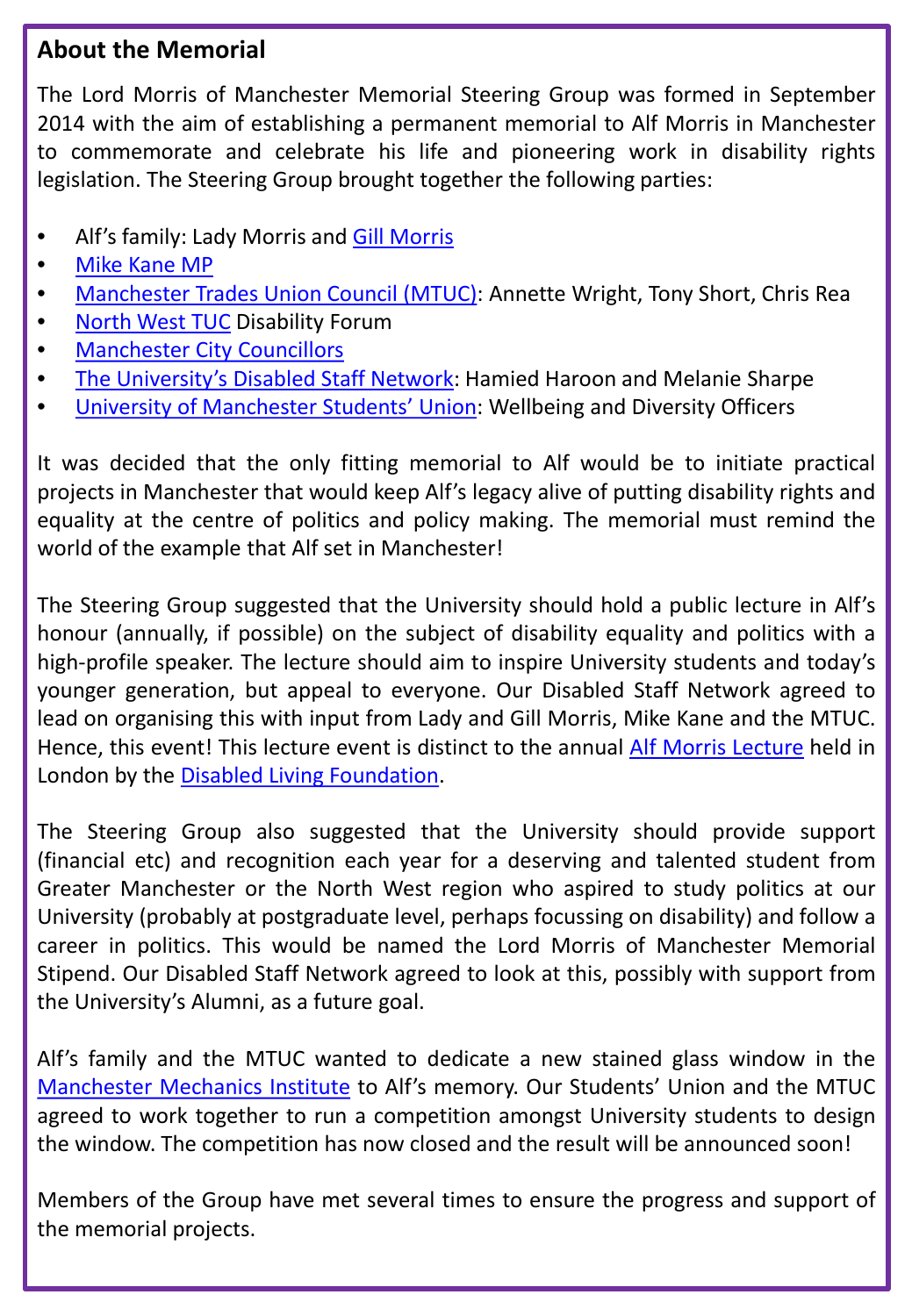#### **About our Speaker**

#### **Baroness Grey-Thompson**

#### will deliver the inaugural lecture, as our special guest speaker



**Baroness Grey-Thompson DBE DL**

**Tanni Grey-Thompson** graduated from Loughborough University in 1991 with a BA(Hons) in Politics and Social Administration and went on to pursue a famous and decorated career in para-sports as a wheelchair racer. Tanni was made a Dame in 2005 for "services to sport" and entered the House of Lords in 2010 as a Life Peer on the Crossbenches. Tanni was installed as Chancellor of [Northumbria](https://www.northumbria.ac.uk/about-us/news-events/news/2015/06/paralympic-champion-named-as-chancellor/) University in July 2015 and was named Number 1 on the Power 100 list of [Britain's](http://posabilitymagazine.co.uk/top-100-disabled-people-named-in-power-100-list/) most [influential](http://posabilitymagazine.co.uk/top-100-disabled-people-named-in-power-100-list/) disabled people in 2016! Tanni is currently Patron of the [Snowdon](https://www.snowdontrust.org/about-us/our-patron/) Trust, which supports disabled students to access further and higher education and training. Tanni has spent summer 2016 in Rio de Janeiro to coach and support the latest generation of [ParalympicsGB](http://www.paralympics.org.uk/gb/) competitors! Tanni is a renowned public speaker. We are thrilled that Tanni accepted Gill Morris's invitation to deliver the inaugural lecture in Alf's memory.

You can find out more about Tanni [here](http://www.tanni.co.uk/)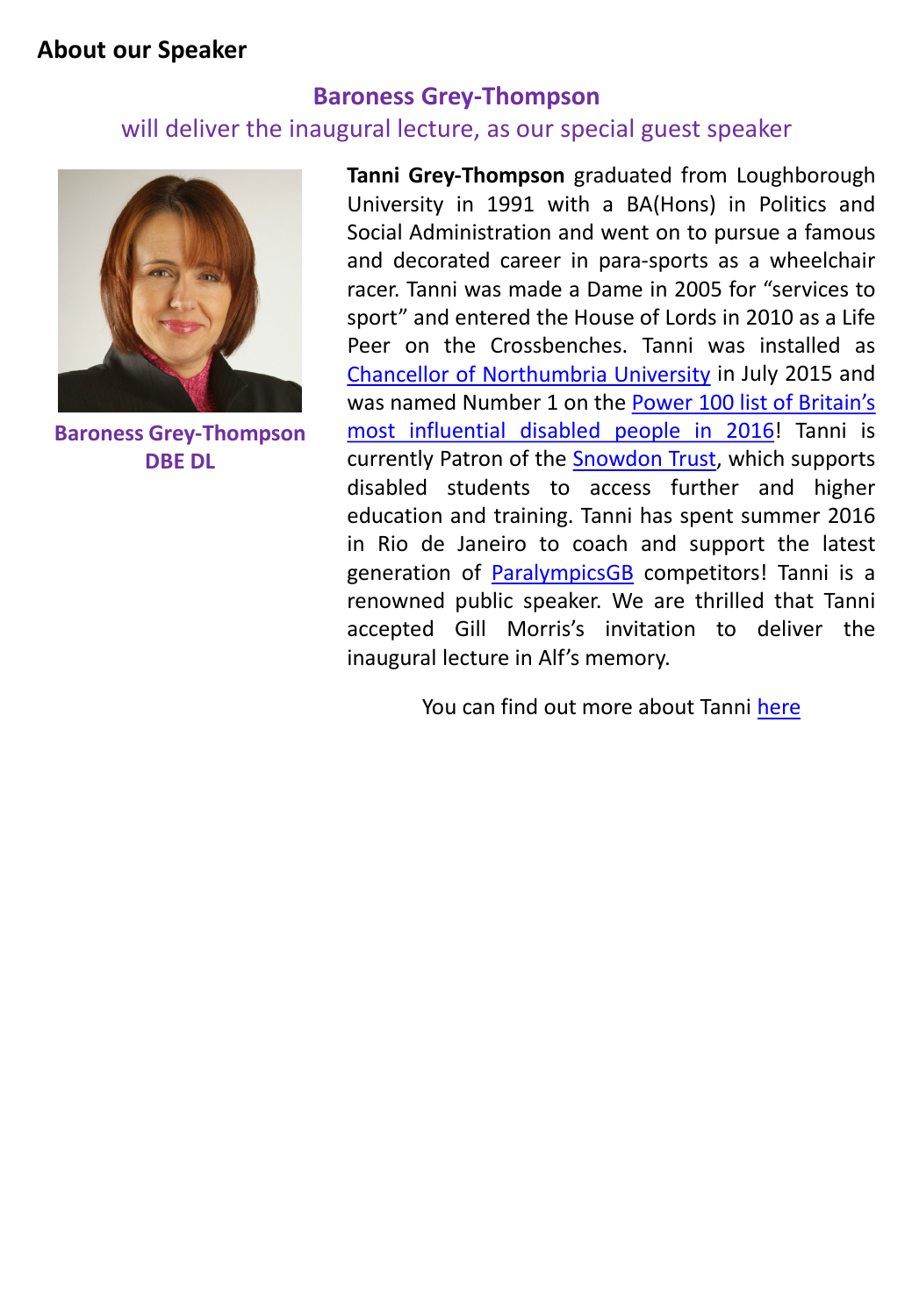#### **Programme**

Please note: **Entry to this event is by ticket only** – please see "Registration" below

Date: **Thursday 3rd November 2016** Time: **18:30 – 21:00** Venue: **Cosmo [Rodewald](http://www.martinharriscentre.manchester.ac.uk/about-us/performance-spaces/cosmo-rodewald-concert-hall/) Concert Hall, [Martin](http://www.martinharriscentre.manchester.ac.uk/) Harris Centre for Music and Drama (MHC), The University of Manchester**

This event is listed on the MHC "What's on" pages **[here](http://www.martinharriscentre.manchester.ac.uk/whats-on/eventdetails/?eid=even:dld-iqwdvcgi-uiza9g)**

#### **Special guest MC:**

**[Victoria McDonald](http://www.channel4.com/news/victoria-macdonald)**, Health and Social Care Correspondent at Channel 4 News

| <b>Time</b> | <b>Session</b>                                                                                                                                                                                                 |
|-------------|----------------------------------------------------------------------------------------------------------------------------------------------------------------------------------------------------------------|
| 18:30-19:00 | Registration, Meet & Greet in MHC Foyer<br>- Student Ambassadors on duty<br>- Arts Exhibition and Videos by <b>Venture Arts</b> and <b>DaDaFest</b><br>- Café Arts open for attendees to purchase refreshments |
| 19:00       | All members of the audience seated in the Concert Hall                                                                                                                                                         |
| 19:00-19:10 | <b>Choral Performance</b><br>by Ad Solem Chamber Choir and Seashell Trust Signing Choir                                                                                                                        |
| 19:10-19:15 | Official Welcome from The University of Manchester<br>by <b>Prof Clive Agnew</b> , Vice President for Teaching, Learning & Students                                                                            |
| 19:15-19:55 | <b>Inaugural Lecture</b><br>by The Rt Hon The Baroness Tanni Grey-Thompson DBE DL                                                                                                                              |
| 19:55-20:30 | Interactive Q&A session with a Panel of Distinguished Guests:<br>- Baroness Grey-Thompson<br>- Jane Cordell<br>- Kate Nash OBE<br>- Tom McAlpine OBE                                                           |
| 20:30-20:35 | Reflections<br>by Lemn Sissay MBE, Chancellor of The University of Manchester                                                                                                                                  |
| 20:35-20:40 | Vote of Thanks<br>by Mike Kane MP                                                                                                                                                                              |
| 20:40-21:00 | Event ends and audience departs                                                                                                                                                                                |

Please note: There will be photography and video capturing during this event. Please inform us if you would prefer not to feature in any of these.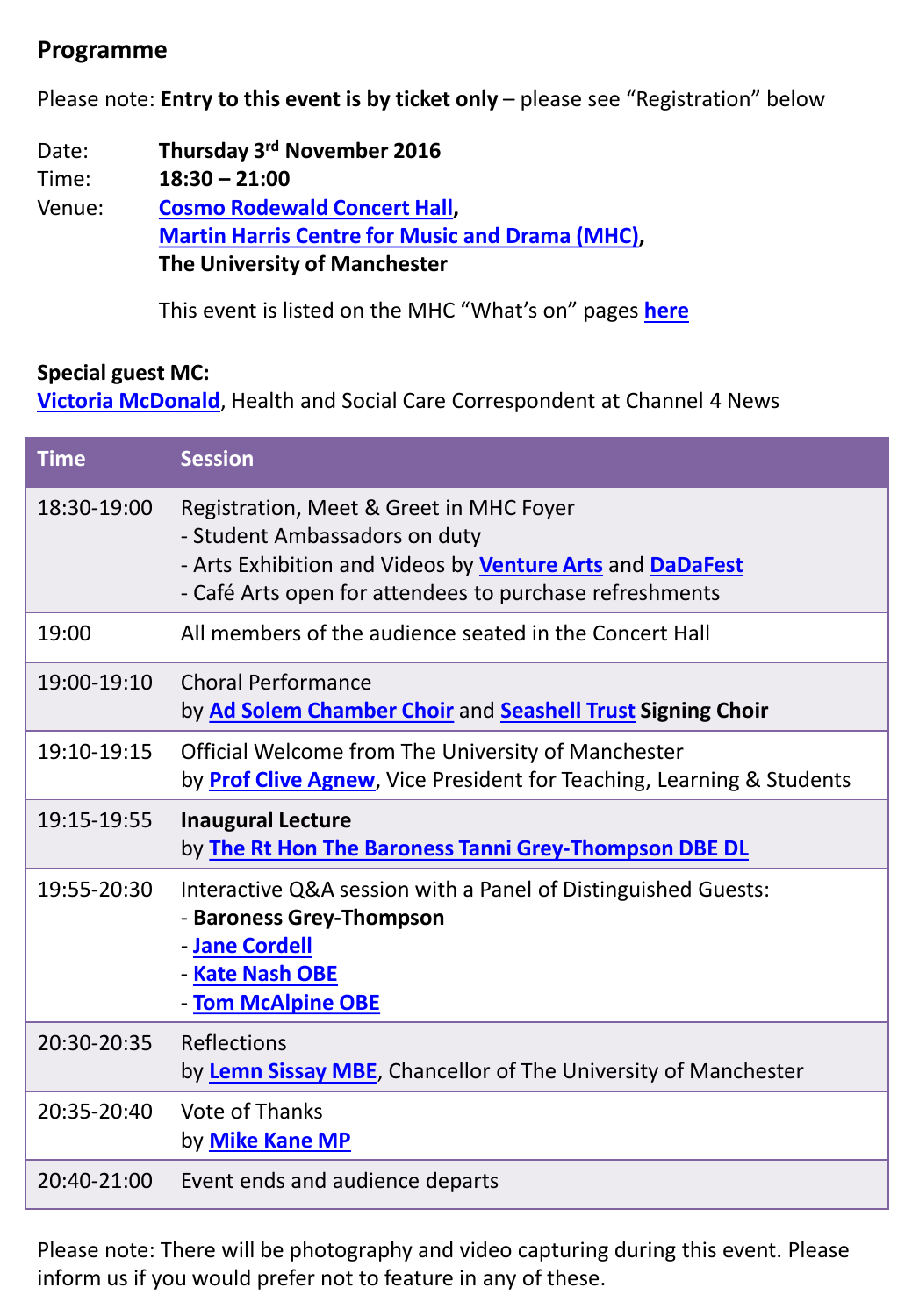#### **Inclusion, Access and Assistance**

Information about visiting the Martin Harris Centre for Music and Drama can be found [here.](http://www.martinharriscentre.manchester.ac.uk/your-visit/)

DisabledGo provide an online access guide for the Martin Harris Centre [here](http://www.disabledgo.com/access-guide/the-university-of-manchester/martin-harris-centre-for-music-and-drama-2).

The Cosmo Rodewald Concert Hall is a modern, accessible and popular location for a range of events all year around on the central campus. The Hall has a large seating capacity (approx 250) and can accommodate a significant number of wheelchair-users. An infra-red induction loop is fitted in the Hall and receivers are available on request. A 360° view of the Hall can be seen [here](http://www.martinharriscentre.manchester.ac.uk/about-us/performance-spaces/cosmo-rodewald-concert-hall/).

Student Ambassadors from The University of Manchester will be on duty during the whole event to provide assistance wherever required. They will all be wearing University-branded purple tops and ready to help!

Venture Arts and DaDaFest are both organisations that nurture, promote and showcase the extraordinary talents of disabled artists in Manchester and the North West region. The artworks on display will depict Alf Morris's campaigns and the lived experiences of local disabled people. The exhibition will be on display in the foyer of the Martin Harris Centre from Monday 31<sup>st</sup> October to Friday 4<sup>th</sup> November 2016.

The University's Ad Solem Chamber Choir and the Seashell Trust Signing Choir will perform together, side-by-side! This will be a fully inclusive performance that we hope everyone will enjoy!

Remote live captioning (real-time speech-to-text) will be provided by Ai Media throughout the talks and discussions. The captioning will be displayed on large monitors positioned on the stage area. We have not arranged BSL interpretation.

During the interactive Q&A session, members of the audience will be encouraged to ask their own questions to the panel. This can be done verbally in person, or via a Student Ambassador, or via Twitter using the event's hashtag. At least one of the panel members is fluent in BSL so it would be possible to ask a question by signing.

Please inform us of your access or support requirements when you book your ticket.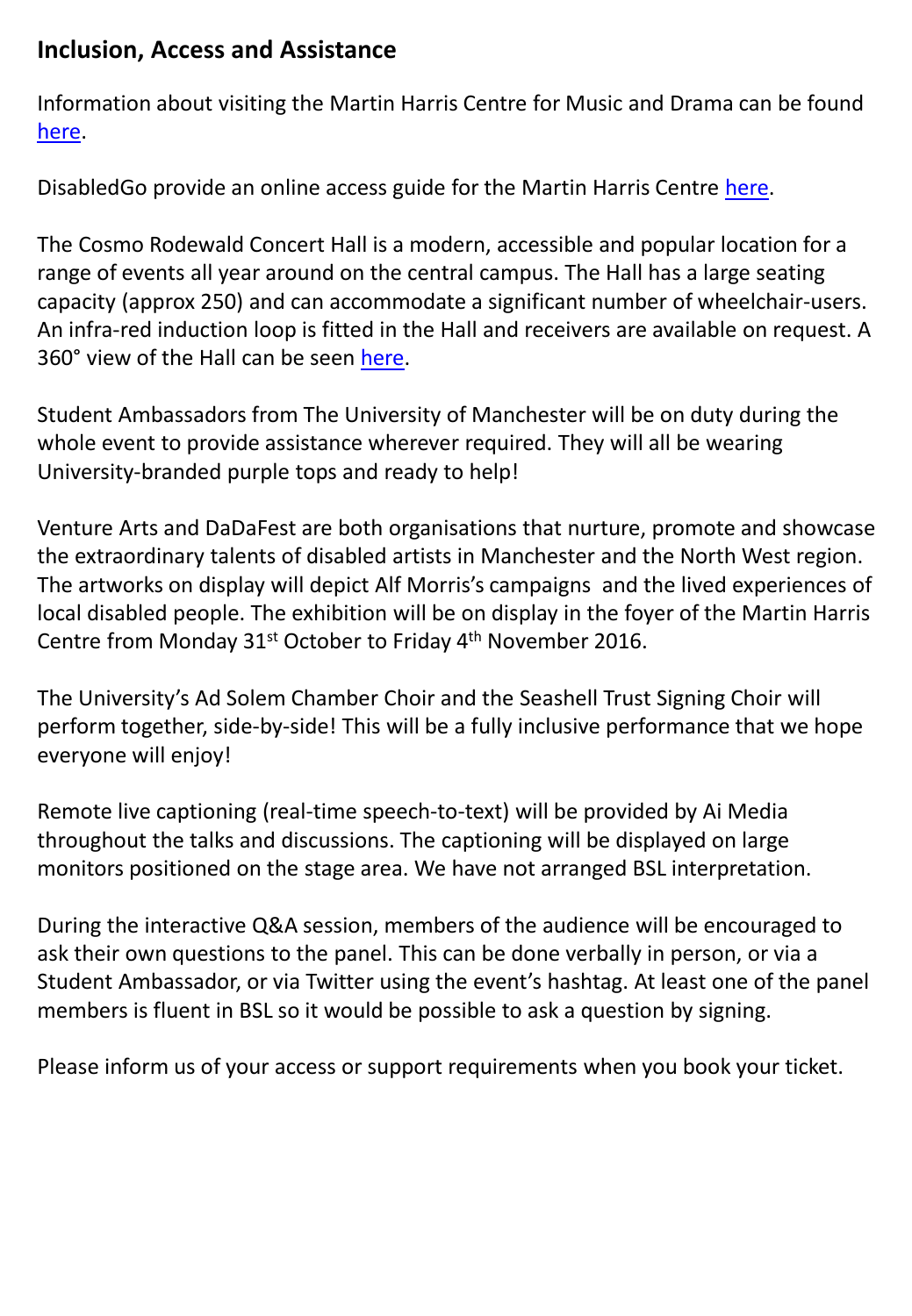#### **Online Features**

"**It happened first in Manchester**" – a historic account of Alf Morris's era and the height of the disability rights movement, written by **[Lorraine Gradwell](http://gemmanashartist.com/disability/in-discussion-with-disability-rights-pioneer-lorraine-gradwell-mbe/) [MBE](http://gemmanashartist.com/disability/in-discussion-with-disability-rights-pioneer-lorraine-gradwell-mbe/)** especially for this event, will be made available online in early October!

Videos and photographs from the event will be posted online.

## **Social Media**

This event's hashtag on Facebook and Twitter: **[#LordMorrisMcrLecture](https://twitter.com/hashtag/LordMorrisMcrLecture)**

Twitter: follow [@UoMDSN,](https://twitter.com/UoMDSN) [@DisabilityMcr](https://twitter.com/DisabilityMcr), [@nadsn\\_uk](https://twitter.com/nadsn_uk) Facebook: updates will be posted by [Dis-Ability Manchester](https://www.facebook.com/DisAbilityMcr) and [NADSN](https://www.facebook.com/NatAssDSN)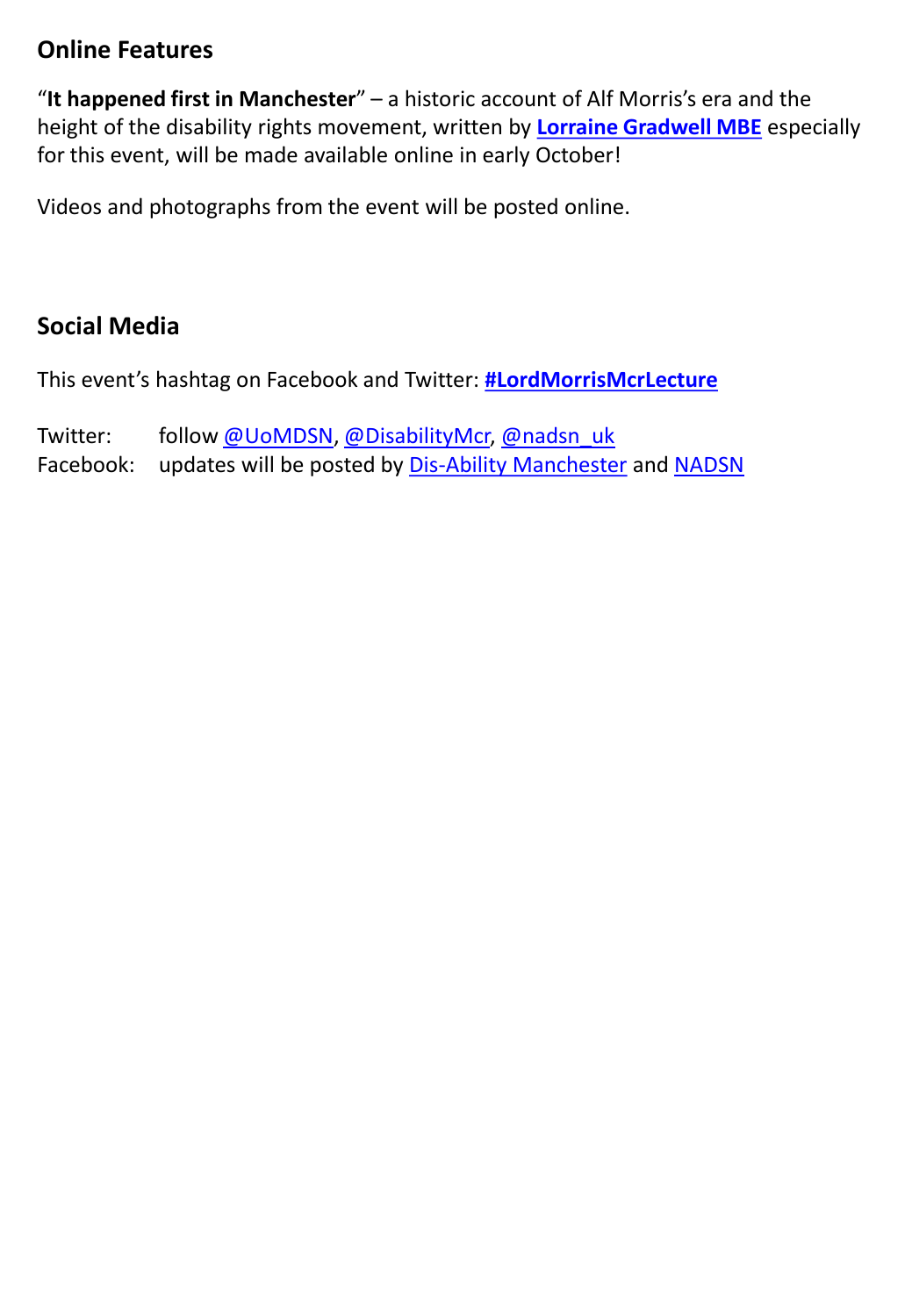### **Our Sponsors**

We are indebted to the following organisations for their generous financial support towards this event:

# • **[The University of Manchester](http://www.manchester.ac.uk/)**

- [Equality & Diversity](http://www.staffnet.manchester.ac.uk/equality-and-diversity/)
- **[Office for Social Responsibility](http://www.socialresponsibility.manchester.ac.uk/)**
- [Office of the President & Vice-Chancellor](http://www.manchester.ac.uk/discover/people/senior-officer-profiles/)
- [Student Recruitment & Widening Participation](http://www.raid.manchester.ac.uk/)
- [The Martin Harris Centre for Music and Drama](http://www.martinharriscentre.manchester.ac.uk/about-us/)
- [The Manchester Museum](http://www.museum.manchester.ac.uk/)
- **[Ai Media](http://www.ai-media.tv/pages/about-us/)**





- **[Manchester Airport Group](http://www.magworld.co.uk/magweb.nsf/Content/AboutUsAndOurAirports)**
- **[Randstad UK](https://www.randstad.co.uk/about-us/)**
- **[The Co-operative Party](https://party.coop/) [Manchester & District](https://party.coop/tag/manchester/)**
- **[DisabledGo](http://www.disabledgo.com/about-us)**
- **[University of Manchester Students' Union](http://manchesterstudentsunion.com/aboutus)**
- **[The Co-operative Group](http://www.coop.co.uk/corporate/aboutus/)**
- **[UNISON](https://www.unison.org.uk/) [Transport for Greater Manchester Branch](http://www.unisonnw.org/branches)**



MAG







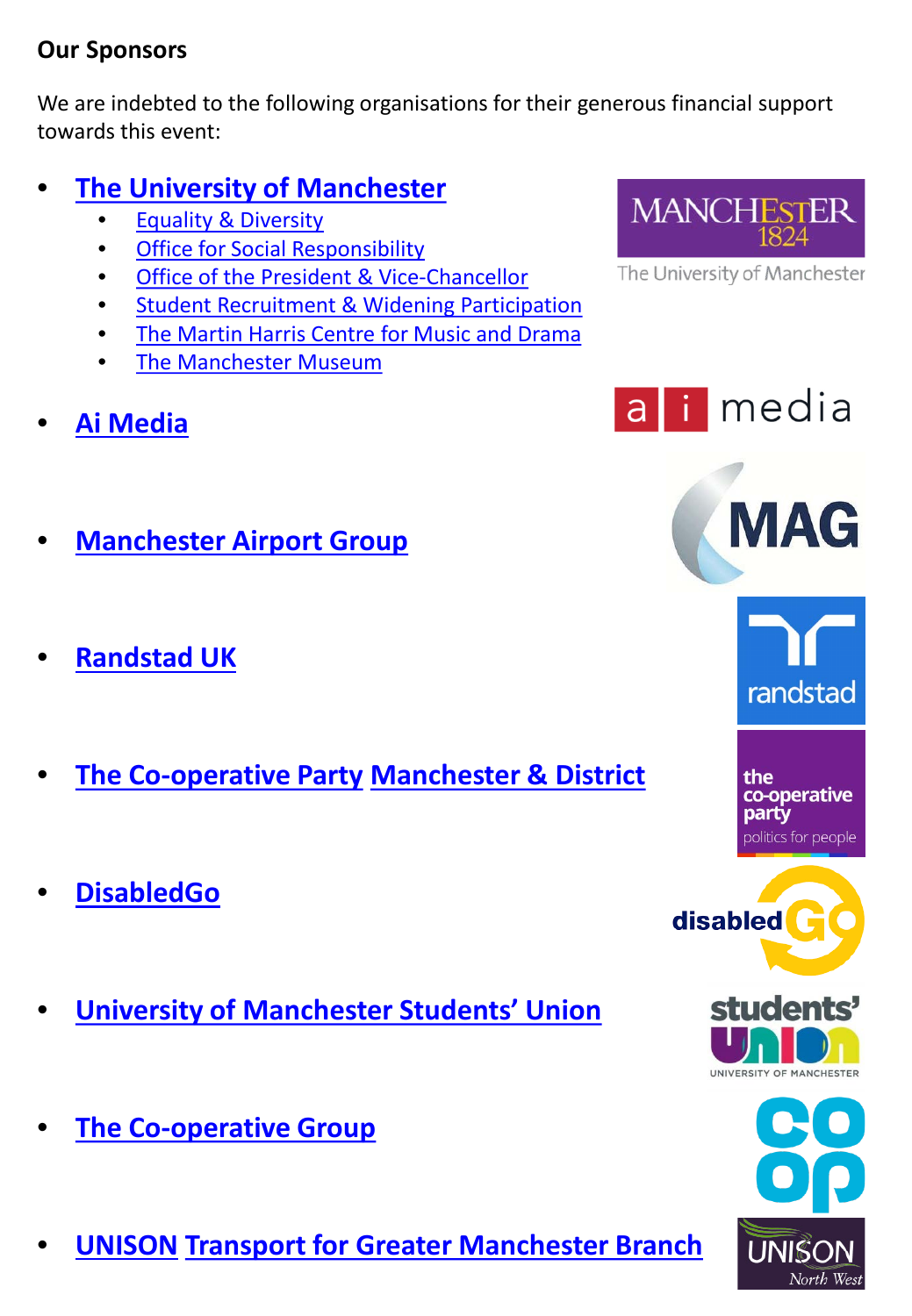## **Our Supporters**

The following organisations are supporting this event:

- [DaDaFest](http://www.dadafest.co.uk/about-us/) and [Venture Arts](http://www.venturearts.org/#about-us)
- [Manchester University Music Society](https://www.mumusicsociety.co.uk/about) and the Ad Solem [Chamber Choir](https://www.mumusicsociety.co.uk/adsolem)
- [Seashell Trust](http://www.seashelltrust.org.uk/about)
- [Greater Manchester Coalition of Disabled People](http://gmcdp.com/)
- [National Association of Disabled Staff Networks](https://nadsn-uk.org/) [\(NatAssDSN](https://www.facebook.com/NatAssDSN) | [@nadsn\\_uk\)](https://twitter.com/nadsn_uk)
- Dis-Ability Manchester [\(DisAbilityMcr](https://www.facebook.com/DisAbilityMcr/) | [@DisabilityMcr](https://twitter.com/DisabilityMcr))
- [Equality and Human Rights Commission](https://www.equalityhumanrights.com/en/about-us)
- [Disabled Living Foundation](http://www.dlf.org.uk/content/about-us)
- [Snowdon Trust](https://www.snowdontrust.org/about-us/)